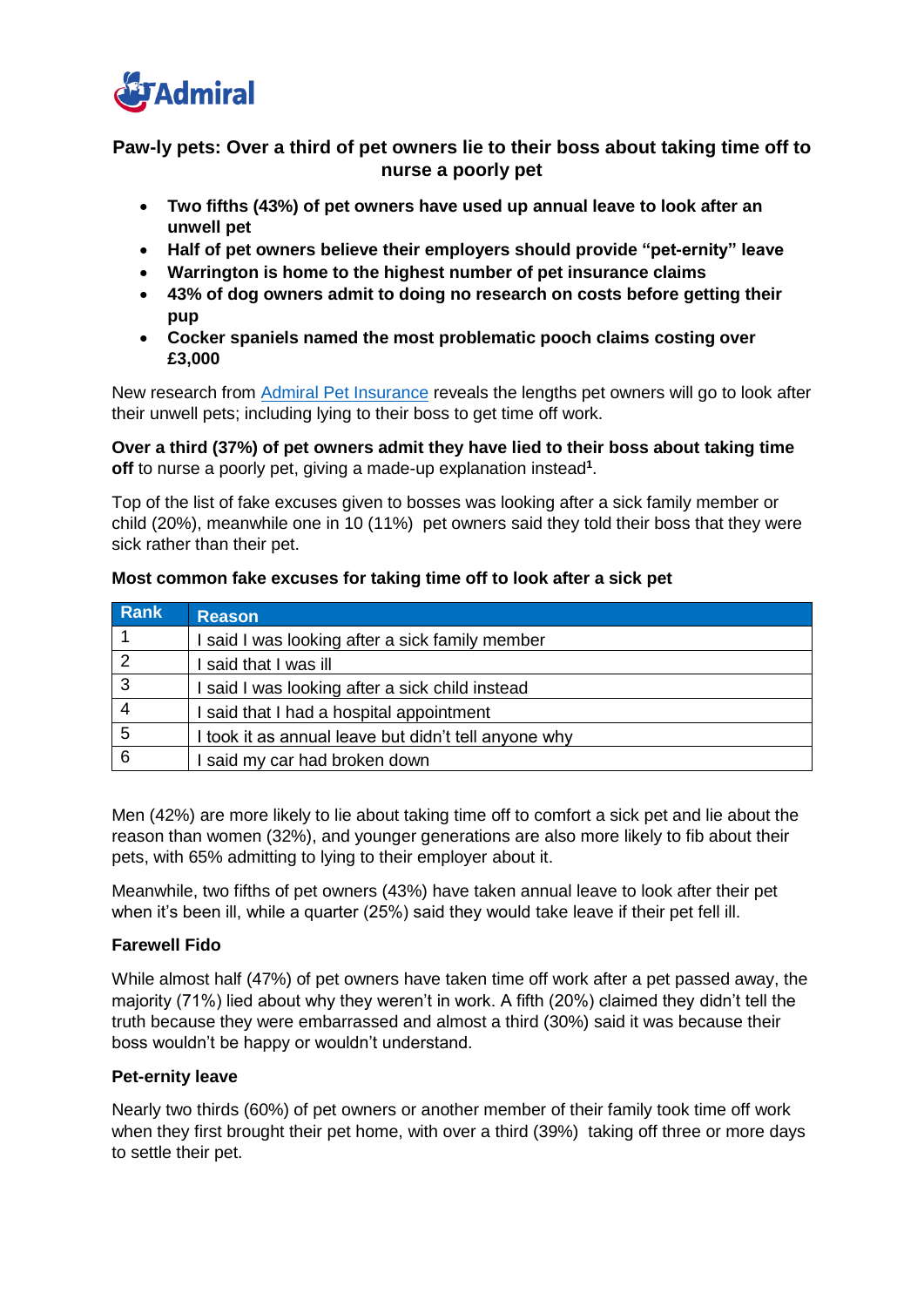

For half of pet owners in the UK, welcoming a new pet into the home properly is a big priority and think employers should offer "pet-ernity leave" for employees to help their latest addition to their family settle in.

Younger generations are the biggest advocates of employers introducing a "pet-ernity" policy (79%).

Meanwhile, older generations are more likely to take more time off to settle their pet with over a third (34%) of over 45s taking a week off compared to just 9% of 18-44 year olds taking the same length of time.

### **Peaky pups**

Previous [research](https://www.admiral.com/barking-mad) from Admiral has revealed that a quarter (24%) of dog owners say they weren't prepared for the cost of owning a dog and that it was more expensive than they expected.

Perhaps unsurprising when you consider that 43% of dog owners admit to doing no research on costs before getting their pup.

| <b>Rank</b>    | Top 10 dog breeds for<br>cost of treatment | Top 10 dog breeds for<br>cost of monthly<br>insurance premium | Top 10 dog breeds for<br>number of insurance<br>claims |
|----------------|--------------------------------------------|---------------------------------------------------------------|--------------------------------------------------------|
|                | <b>Cocker Spaniel</b>                      | Leonberger                                                    | <b>Cocker Spaniel</b>                                  |
| $\mathfrak{p}$ | <b>Medium Crossbreed</b>                   | Bernese Mountain Dog                                          | <b>Medium Crossbreed</b>                               |
| 3              | <b>Small Crossbreed</b>                    | Newfoundland                                                  | <b>Small Crossbreed</b>                                |
| 4              | <b>Border Collie</b>                       | Pyrenean Mountain Dog                                         | Shih Tzu                                               |
| 5              | <b>Beagle</b>                              | Saint Bernard                                                 | <b>English Pointer</b>                                 |
| 6              | <b>Golden Retriever</b>                    | Dogue de Bordeaux                                             | Large Crossbreed                                       |
| 7              | Shih Tzu                                   | Lagotto Romagnolo                                             | <b>Beagle</b>                                          |
| 8              | <b>Jack Russell Terrier</b>                | English springer Spaniel                                      | <b>Yorkshire Terrier</b>                               |
| 9              | Miniature Schnauzer                        | <b>Sussex Spaniel</b>                                         | Miniature Schnauzer                                    |
| 10             | <b>Cavalier King Charles</b><br>Spaniel    | Miniature Wirehaired<br>Dachshund                             | <b>Golden Retriever</b>                                |

Topping the list as the most problematic pooch is the cocker spaniel, with both the highest number of pet insurance claims and highest average costs for treatment, with an average lifetime claim cost of £3,112<sup>2.</sup>

Cocker spaniels are followed by medium and small-sized crossbreeds as the most problematic pooches<sup>3</sup>.

Despite this, larger breeds like the Leonberger and Bernese Mountain dog see higher monthly premiums.

**Sian Humphreys, Head of Pet Insurance at Admiral** says, "Although not true for all dogs, larger breeds generally have a shorter lifespan and if they are going to develop medical conditions, it's likely to be sooner in their life. They also have a higher potential to do more damage, impacting third-party liability insurance in the policy."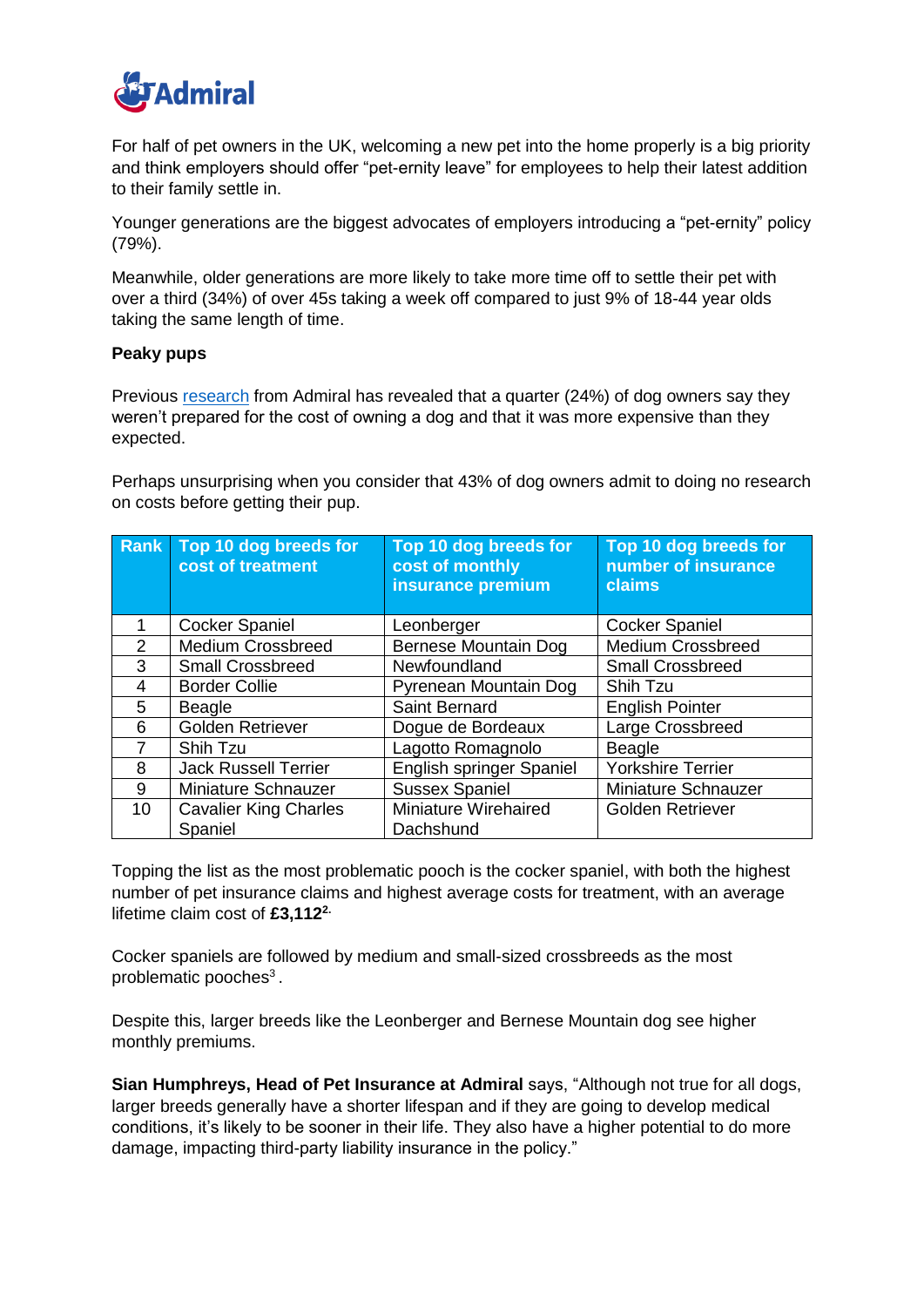

# **Moggie Malady**

When it comes cats, moggies take the top spot for number of claims and the cost of claims, and they're also the third most expensive cat breed to insure in the UK.

**Sian Humphreys, Head of Pet Insurance at Admiral** says, "Medically, Ragdolls are prone to congenital heart problems and can have a heart murmur from birth. This will either disappear as the cat gets older, or it can develop into something more serious. They're also an expensive breed of cat, increasing their risk of being stolen. "

|               | <b>Rank Top 10 cat breeds for</b><br>cost of treatment | Top 10 cat breeds for<br>cost of monthly<br>premium | Top 10 cat breeds for<br>number of claims |
|---------------|--------------------------------------------------------|-----------------------------------------------------|-------------------------------------------|
|               | Moggie                                                 | Ragdoll                                             | Moggie                                    |
| $\mathcal{P}$ | Mixed Breed Cat                                        | <b>Domestic Shorthair</b>                           | Mixed Breed Cat                           |
| 3             | <b>Domestic Shorthair</b>                              | Moggie                                              | <b>Domestic Shorthair</b>                 |
| 4             | Ragdoll                                                | Bombay                                              | Bengal                                    |
| 5             | Non Pedigree Shorthair                                 | Domestic Longhair                                   | Non Pedigree Shorthair                    |
| 6             | Bengal                                                 | <b>Persian Cross</b>                                | Ragdoll                                   |
| 7             | Oriental                                               | <b>Burmese</b>                                      | Oriental                                  |
| 8             | <b>Scottish Fold</b>                                   | <b>Scottish Fold</b>                                | Persian                                   |
| 9             | Domestic Longhair                                      | Snowshoe                                            | Domestic Shorthair                        |
| 10            | <b>Exotic Shorthair</b>                                | <b>Bengal</b>                                       | <b>Scottish Fold</b>                      |

**Sian added: "**Owning a pet can be really rewarding and for most animal lovers, pets play an important part in your life."

"However, it's also a big commitment and one that comes with responsibilities so it's important to do your research beforehand and are prepared for every eventuality.

"There are some costs you can plan and budget for, but things like vet bills can soon add up if you're not prepared and don't have the right insurance in place."

To find out more about insuring your pet visit Admiral's handy guide [HERE.](https://www.admiral.com/pet-insurance/pawly-pets)

# **ENDS**

#### **Media contact:**

Zoe Paines – 07812 050395 [zoe.paines@brandcontent.co.uk](mailto:zoe.paines@brandcontent.co.uk)

Laura Jones - 02920 56 6220 [laura.jones@brandcontent.co.uk](mailto:laura.jones@brandcontent.co.uk) 

#### **Notes to editors:**

<sup>1</sup> An online survey was conducted by Atomik Research among 1,001 pet owners aged 18+ from the UK. The research fieldwork took place on 15th – 19th August, 2019.